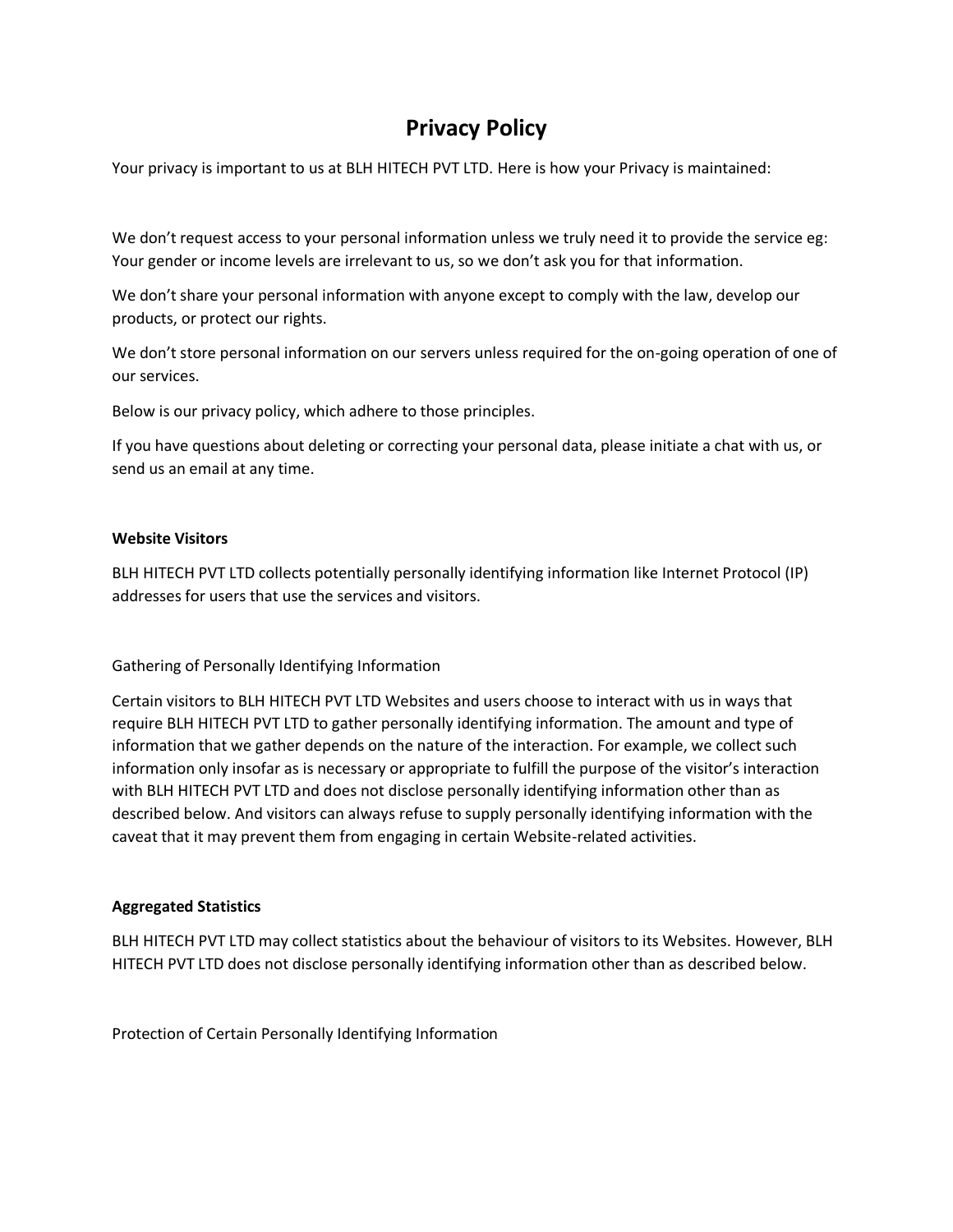BLH HITECH PVT LTD discloses potentially personally identifying and personally identifying information only to those of its employees, contractors and affiliated organizations that:

(i) Some of those employees, contractors and affiliated organizations may be located outside of your home country by using BLH HITECH PVT LTD, you consent to the transfer of such information to them. BLH HITECH PVT LTD will not rent or sell potentially personally identifying and personally identifying information to anyone other than to its employees, contractors and affiliated organizations, as described above, BLH HITECH PVT LTD discloses potentially personally identifying and personally identifying information only in response to a subpoena, court order or other governmental request, or when BLH HITECH PVT LTD believes in good faith that disclosure is reasonably necessary to protect the property or rights of the Company, third parties or the public at large.

If you are a registered user of BLH HITECH PVT LTD and have supplied your email address, BLH HITECH PVT LTD may occasionally send you an email to tell you about new features, solicit your feedback, or just keep you up-to-date with what's going on with BLH HITECH PVT LTD and our products. We primarily use our various product blogs to communicate this type of information, so we expect to keep this type of email to a minimum. BLH HITECH PVT LTD takes all measures reasonably necessary to protect against the unauthorized access, use, alteration or destruction of potentially personally identifying and personally identifying information.

### **Cookies**

BLH HITECH PVT LTD uses cookies to help identify and track visitors, their usage of Company's Website, and their Website access preferences. BLH HITECH PVT LTD visitors who do not wish to have cookies placed on their computers should set their browsers to refuse cookies before using BLH HITECH PVT LTD Website, with the drawback that certain features of BLH HITECH PVT LTD Website may not function properly without the aid of cookies.

#### **Business Transfers**

If BLH HITECH PVT LTD, or substantially all of its assets, were acquired, or in the unlikely event that BLH HITECH PVT LTD goes out of business or enters bankruptcy, user information would be one of the assets that is transferred or acquired by a third party. You acknowledge that such transfers may occur, and that any acquirer of BLH HITECH PVT LTD may continue to use your personal information as set forth in this policy.

#### **Privacy Policy Changes**

Although most changes are likely to be minor, BLH HITECH PVT LTD may change its Privacy Policy from time to time, and in the Company's sole discretion. BLH HITECH PVT LTD encourages visitors to frequently check this page for any changes to its Privacy Policy. Your continued use of these services after any change in this Privacy Policy will constitute your acceptance of such change.